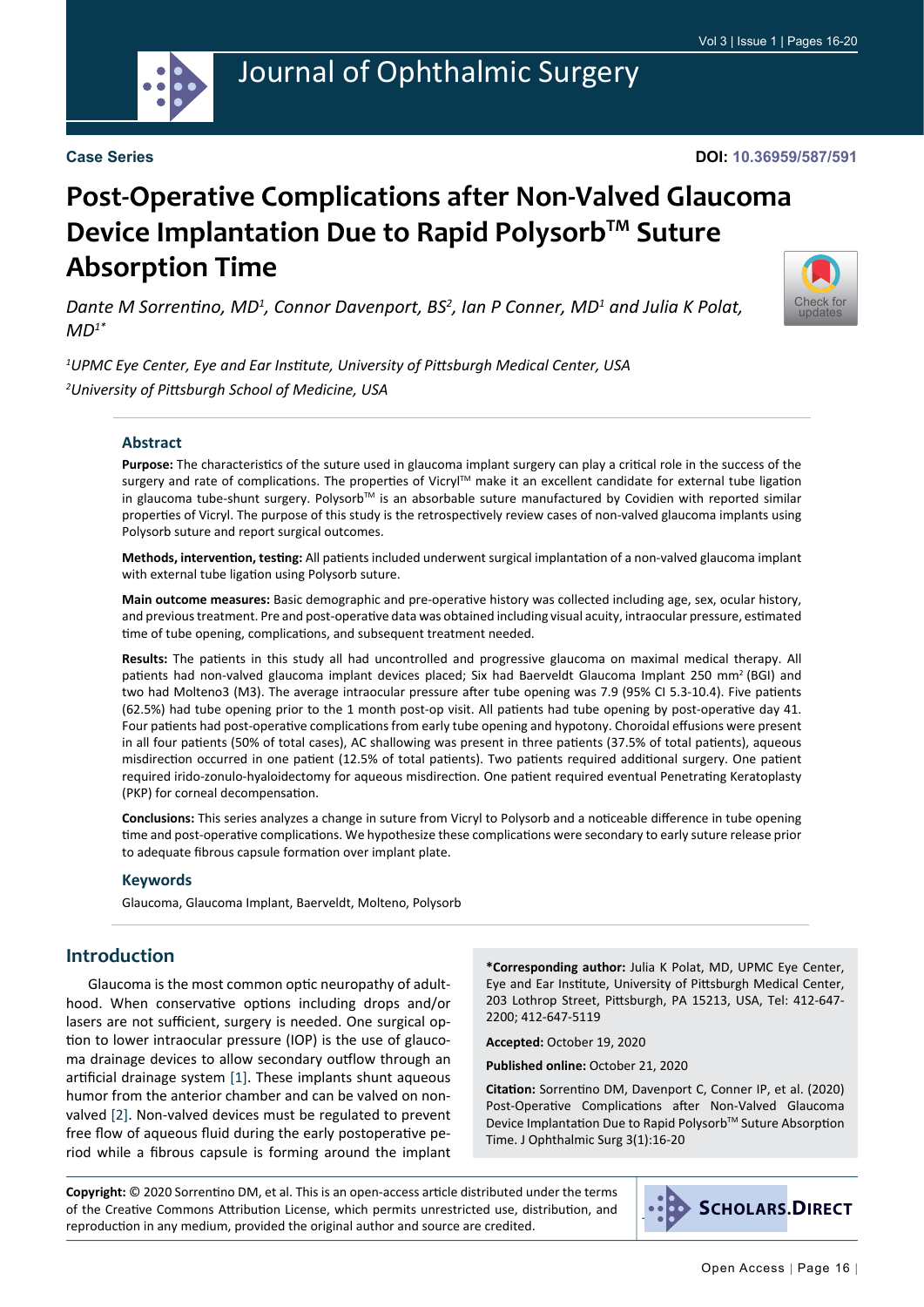plate. This capsule takes approximately 4-6 weeks to mature, at which point it provides resistance to aqueous outflow and prevents hypotony [\[3,](#page-3-2)[4](#page-3-3)]. Methods to regulate outflow during this time include two-staged implantation, internal tubal ligation "rip-cord", and external tubal ligation [\[5](#page-3-4)]. External tubal ligation is accomplished by placing an occlusive suture around the tube. Non-absorbable suture can be used to accomplish this, but requires a releasable knot or later suture lysis. Alternatively, absorbable suture can be used without secondary procedure.

The characteristics of the suture used in external tube ligation can play a critical role in the success of the surgery and rate of complications. If the suture absorbs too quickly, it can result in early opening of the tube and hypotony. Hypotony can result in choroidal effusions, choroidal hemorrhages, shallow or flat anterior chamber, and maculopathy [[6\]](#page-4-0). The properties of Vicryl™ make it an excellent candidate for external tube ligation in glaucoma tube-shunt surgery and are the generally accepted suture of choice. Vicryl is an absorbable suture composed of polyglycolic and polylactic acid and is coated with caprolactone. Its reported absorption time is 56-70 days [\[7](#page-4-1),[8\]](#page-4-2). Polysorb™ is an absorbable suture manufactured by Covidien. Polysorb is also composed of polyglycolic and polylactic acid but is coated with caprolactone glycolide copolymer and calcium stearoyl lactylate. It has same reported absorption time of 56-70 days [\[9](#page-4-3)].

The purpose of this study is the retrospectively review 8 sequential cases of non-valved glaucoma implants using Polysorb suture and report surgical outcomes.

## **Methods**

The project was submitted to the Institutional Review

Board and designated as "exempt", IRB#: PRO17040028. Using PubMed and University of Pittsburgh Health Science Library, a complete literature review was performed. Clinical records of eight patients at UPMC Shadyside Hospital between 9/1/2016-11/30/2016 were reviewed. These were the only cases at this institution who underwent surgical implantation of a non-valved glaucoma implant with external tube ligation using Polysorb suture. Pre and post-operative data was reviewed.

## **Results**

The patients in this study all had uncontrolled and progressive glaucoma on maximal medical therapy. They ranged from 47 to 82-years-old and had various forms of glaucoma, the most common being primary open angle glaucoma (POAG). Two patients had previous Baerveldt implants (BGI). Three patients had cycloablative laser including Endocyclophotocoagulation (ECP) and Micropulse® Cyclophotocoagulation (MP3). Demographics and preoperative characteristics are shown in [\(Table 1\)](#page-1-0).

All patients had non-valved glaucoma implant devices placed; Six had Baerveldt Glaucoma Implant 250 mm<sup>2</sup>(BGI) and two had Molteno3 (M3). Two different glaucoma trained ophthalmologists performed the surgeries at the same surgical center. All tubes were confirmed to have complete occlusion of tube with ligature at the time of surgery. No vent slits were made in the tubes. Three cases had combined surgeries with phacoemulsification and intraocular lens implantation. There was no evidence of post-operative wound leak. The average pre-operative intraocular pressure was 19.4 (95% CI 12.9-25.8). The average intraocular pressure after tube opening was 7.9 (95% CI 5.3-10.4). Five patients (62.5%) had tube

| <b>Pre-operative Clinical Data</b> |     |     |                                                         |                                                                                                          |                                                                     |  |  |
|------------------------------------|-----|-----|---------------------------------------------------------|----------------------------------------------------------------------------------------------------------|---------------------------------------------------------------------|--|--|
|                                    | Age | Sex | <b>Diagnosis</b>                                        | <b>Ocular history</b>                                                                                    | Previous glaucoma treatment                                         |  |  |
| Case 1                             | 73  | F   | Advanced-stage POAG OS,<br>steroid-response glaucoma OS | Pseudophakia, pseudophacodenisis,<br>iritis, narrow angles, uncontrolled<br>diabetes without retinopathy | ECP, latanoprost, brimonidine,<br>timolol, dorzolamide              |  |  |
| Case 2                             | 77  | M   | Advanced-stage POAG OD                                  | Cataracts OU, well controlled diabetes<br>without retinopathy                                            | Brimonidine, timolol, dorzolamide,<br>latanoprost                   |  |  |
| Case 3                             | 82  | F   | Advanced-stage POAG OD,<br>steroid-response glaucoma OD | Pseudophakia, bullous keratopathy<br>OD, DMEK OD, macular hole OD                                        | Brimonidine, timolol, acetazolamide<br>1000 mg                      |  |  |
| Case 4                             | 47  | м   | Moderate mixed mechanism<br>glaucoma OD                 | Congenital cataract, dislocated IOL<br>with secondary ACIOL, DSAEK                                       | BGI, MP3, brimonidine, timolol,<br>travoprost, acetazolamide 750 mg |  |  |
| Case 5                             | 75  | м   | Severe-stage POAG OD                                    | Cataract                                                                                                 | Latanoprost, brimonidine, timolol,<br>dorzolamide                   |  |  |
| Case 6                             | 54  | M   | Traumatic glaucoma, synechial<br>angle closure          | Pseudophakia                                                                                             | BGI, ECP, latanoprost, brimonidine,<br>timolol, dorzolamide         |  |  |
| Case 7                             | 68  | M   | Severe-stage POAG OD                                    | Proliferative diabetic retinopathy,<br>cataract                                                          | SLT, latanoprost, brimonidine,<br>timolol, dorzolamide              |  |  |
| Case 8                             | 64  | M   | Severe-stage normal tension<br>glaucoma OD              | Cataract                                                                                                 | Brinzolamide, timolol, latanoprost,<br>acetazolamide 1000 mg        |  |  |

<span id="page-1-0"></span>**Table 1:** Patient demographics and pre-operative clinical data.

POAG: Primary Open Angle Glaucoma; DMEK: Descemet Membrane Endothelial Keratoplasty; IOL: Intraocular Lens; ACIOL: Anterior Chamber Intraocular Lens; DSAEK: Descemet Stripping Automated Endothelial Keratoplasty; ECP: Endocyclophotocoagulation; BGI: Baerveldt Glaucoma Implant; MP3: Micropulse® Cyclophotocoagulation; SLT: Selective Laser Trabectuloplasty.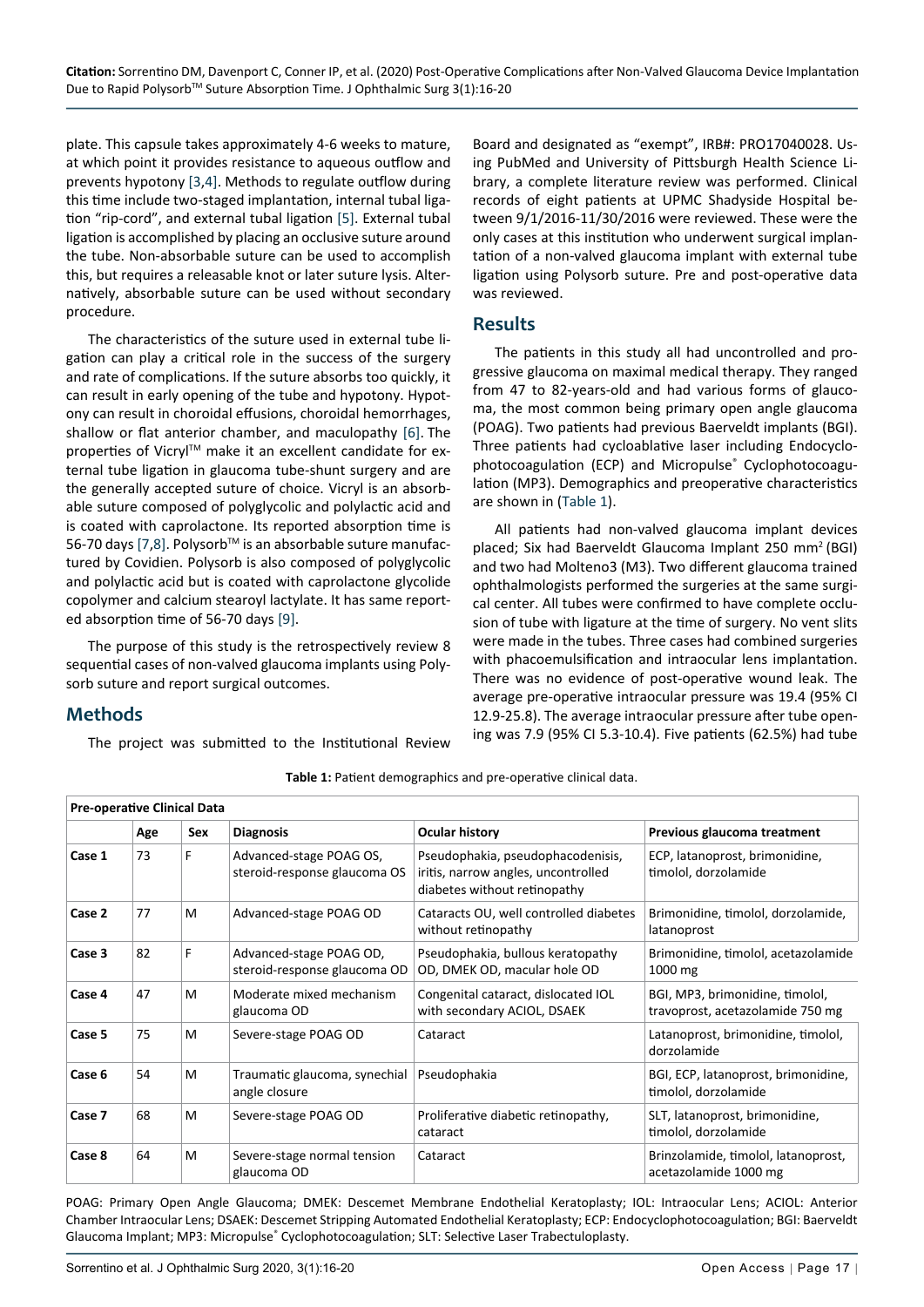| Intraocular pressure and visual acuity |                     |                                  |                                  |                                 |                                       |                               |  |  |
|----------------------------------------|---------------------|----------------------------------|----------------------------------|---------------------------------|---------------------------------------|-------------------------------|--|--|
|                                        | Maximum<br>Pressure | Pre-operative<br><b>Pressure</b> | <b>Estimated tube</b><br>opening | <b>IOP</b> after tube<br>pening | <b>Pre-op Visual</b><br><b>Acuity</b> | <b>Final Visual</b><br>Acuity |  |  |
| Case 1                                 | 39                  | 14                               | Day 33                           | 6                               | 20/30                                 | 20/70                         |  |  |
| Case 2                                 | 27                  | 27                               | Day 41                           | 8                               | 20/200                                | $20/70^*$                     |  |  |
| Case 3                                 | 42                  | 20                               | $<$ Day 30                       | 4                               | 20/250                                | 20/400                        |  |  |
| Case 4                                 | 70                  | 38                               | $<$ Day 30                       | 11                              | 20/80                                 | 20/80                         |  |  |
| Case 5                                 | 23                  | 10                               | $<$ Day 41                       | 4                               | 20/200                                | $CF$ at $3^*$                 |  |  |
| Case 6                                 | 48                  | 20                               | $<$ Day 34                       | 8                               | 20/400                                | 20/400                        |  |  |
| Case 7                                 | 47                  | 14                               | Day 36                           | 7                               | 20/60                                 | $20/25$ <sup>*</sup>          |  |  |
| Case 8                                 | 17                  | 12                               | $<$ Day 36                       | 15                              | 20/20                                 | 20/25                         |  |  |

<span id="page-2-0"></span>**Table 2:** Pre-operative and post-operative intraocular pressure and visual acuity.

\* patient had surgery combined with cataract extraction with posterior chamber intraocular lens

<span id="page-2-1"></span>

| <b>Post-operative Clinical Data</b> |                                 |                    |                                                                                                               |                                       |  |  |  |  |
|-------------------------------------|---------------------------------|--------------------|---------------------------------------------------------------------------------------------------------------|---------------------------------------|--|--|--|--|
|                                     | <b>Surgery</b>                  | Glaucoma Implant   | Complication                                                                                                  | Surgery                               |  |  |  |  |
| Case 1                              | Glaucoma implant                | Baerveldt (AC)     | AC shallow, kissing choroidals, iridocorneal<br>touch, malignant glaucoma                                     | irido-zonulo-<br>hyaloidectomy        |  |  |  |  |
| Case 2                              | Glaucoma implant, CE/PCIOL      | Baerveldt (AC)     | AC shallow, choroidal effusion                                                                                | None                                  |  |  |  |  |
| Case 3                              | Glaucoma implant                | Baerveldt (Sulcus) | AC shallow, choroidal effusion,<br>iridocorneal touch, sulcus tube touching<br>cornea, corneal decompensation | AC fill with Healon x5.<br><b>PKP</b> |  |  |  |  |
| Case 4                              | Glaucoma implant                | Baerveldt (Sulcus) | None                                                                                                          | None                                  |  |  |  |  |
| Case 5                              | Glaucoma implant, CE/PCIOL      | Baerveldt (AC)     | Choroidal effusions                                                                                           | None                                  |  |  |  |  |
| Case 6                              | Glaucoma implant                | Baerveldt (AC)     | None                                                                                                          | None                                  |  |  |  |  |
| Case 7                              | Glaucoma implant, CE/PCIOL, ECP | Molteno 3 (AC)     | None                                                                                                          | None                                  |  |  |  |  |
| Case 8                              | Glaucoma implant                | Molteno 3 (AC)     | None                                                                                                          | None                                  |  |  |  |  |

CE/PCIOL: Cataract Extraction with Posterior Chamber Intraocular Lens; ECP: Endocyclophotocoagulation; AC: Anterior Chamber; PKP: Penetrating Keratoplasty

opening prior to the 1 month post-op visit. All patients had tube opening by post-operative day 41. Pre and post-surgical data is shown in ([Table 2\)](#page-2-0). Graphic illustration of pre and post-operative IOP is shown in [\(Figure 1](#page-3-5)).

Four patients had post-operative complications from early tube opening and hypotony. Choroidal effusions were present in all four patients (50% of total cases), AC shallowing was present in three patients (37.5% of total patients), aqueous misdirection occurred in one patient (12.5% of total patients). Two patients required additional surgery. One patient required irido-zonulo-hyaloidectomy for aqueous misdirection. One patient required eventual Penetrating Keratoplasty (PKP) for corneal decompensation. Surgical data is shown in [\(Table](#page-2-1)  [3\)](#page-2-1).

## **Discussion**

We report 8 sequential cases of non-valved glaucoma implant surgeries with external tubal ligation using Polysorb suture. This series analyzes a change in suture from Vicryl to Polysorb and a noticeable difference in tube opening time and post-operative complications. We hypothesize these

complications were secondary to early suture release prior to adequate fibrous capsule formation over implant plate. These were the only cases using Polysorb suture at the institution. Due to observed increased rates of complication, it was decided to switch back to the previously used Vicryl suture.

Vicryl is the generally accepted suture of choice for external tube ligation in tube-shunt surgery. Vicryl suture absorption occurs by hydrolysis. It begins with loss of tensile strength and eventual absorption of mass [\[9](#page-4-3),[10\]](#page-4-4). Suture is analyzed for this tensile strength and absorption time, both of which play a role in surgical decision making. For ligature in tube shunt surgery, the tube will open after a critical loss of tensile strength, but before the reported absorption time. Ethicon reports the tensile strength retention *in vivo* to be approximately 75% at 2 weeks, 50% at 3 weeks, and 25% remains at 4 weeks [\[9,](#page-4-3)[10](#page-4-4)]. Final absorption time is reported at 56-70 days. The manufacturer data for Polysorb shows it is stronger out of the package and during the first 2 weeks compared to Vicryl. However, after these first 2 weeks, Polysorb loses strength more quickly than Vicryl [\[7](#page-4-1),[8\]](#page-4-2). Polysorb's tensile strength is listed at 80% at 2 weeks, 30% at 3 weeks, and less than 15% by week 4 [[7,](#page-4-1)[8](#page-4-2)]*.*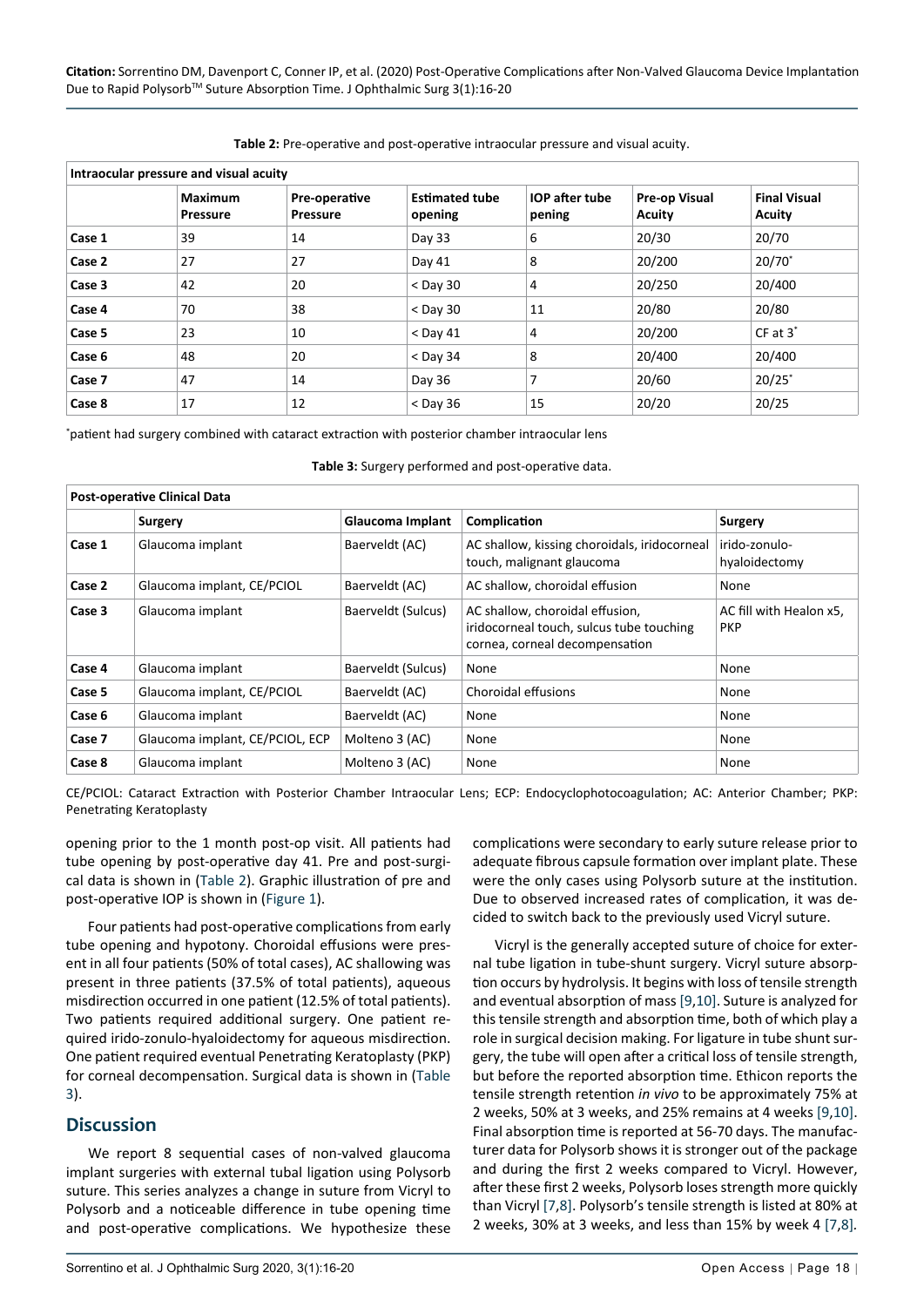<span id="page-3-5"></span>

It is this loss of strength after 2 weeks that we feel is playing a critical role in early tube opening after tube-shunt surgery.

In a study evaluating different tube ligation methods, Kawamorita reports a mean tube ligation release of 48 day. Although they report many patients with tubes opening in the 5<sup>th</sup> postoperative week, this is still much longer than our series which showed an average of 35 days. This number is likely much lower considering five patients had tube opening prior to the approximate 1 month post-operative visit.

This early tube opening also led to increased post-operative hypotony. Kawamorita reported ocular hypotension (< 6 mmHg) 23.3% (vs. 37.5% in this series) [[11](#page-4-7)]. Early post-operative complications after Baerveldt glaucoma implant are commonly related to hypotony. In the Tube vs. Trab study, the most common complications were choroidal effusion (16%), persistent corneal edema (16%), and shallow or flat anterior chamber (11%) [\[12\]](#page-4-8). The rates of complications in this study were much higher with choroidal effusions present in 50% and AC shallowing present in three patients at 37.5%. One patient required PKP for non-clearing corneal edema secondary to AC shallowing. The TVT study did not report aqueous misdirection as a complication, but it has been reported in 2% of Baerveldt glaucoma implants [\[13](#page-4-9)]. One patient (12.5%) in this study had post-operative aqueous misdirection refractory to medical management and required irido-zonulo-hyaloidectomy.

Two patients in this study had Molteno3 implants. Although there was early tube opening in these cases, there was no post-operative hypotony or ocular complications. Considered a non-valved device, the Molteno3 implants have primary drainage area to act as a "biologic valve". The literature does not show clear evidence to support this [\[14](#page-4-5),[15](#page-4-6)].

This is a retrospective case review of eight patients. This study is limited by the study design and small number of patients. The goal of this paper is to inform other ocular surgeons to prevent future ophthalmic complications. It is unknown how this has impacted other hospitals/practices and we feel further evaluation is necessary to identify a possible preventable risk factors in the future. A randomized and controlled comparison between Vicryl and Polysorb would be needed to further evaluate this problem.

## **Financial Support**

None.

## **Conflict of Interest**

The authors have no conflicts of interest, acknowledgements, or funding to disclose.

#### **References**

- <span id="page-3-0"></span>1. [Lloyd MA, Baerveldt G, Heuer DK, et al. \(1994\) Initial experience](https://www.sciencedirect.com/science/article/abs/pii/S0161642094312838)  [with the Baerveldt implant in complicated glaucomas. Ophthal](https://www.sciencedirect.com/science/article/abs/pii/S0161642094312838)[mology 101: 640-650.](https://www.sciencedirect.com/science/article/abs/pii/S0161642094312838)
- <span id="page-3-1"></span>2. Schwartz KS, Lee RK, Gedde SJ (2006) Glaucoma drainage implants: A critical comparison of types. Curr Opin Ophthalmol 17: 181-189.
- <span id="page-3-2"></span>3. [Molteno AC \(1971\) A new implant for glaucoma. Effect of remov](https://www.ncbi.nlm.nih.gov/pmc/articles/PMC1208130/)[ing implants. Br J Ophthalmol 55: 28-37.](https://www.ncbi.nlm.nih.gov/pmc/articles/PMC1208130/)
- <span id="page-3-3"></span>4. [Molteno AC \(1969\) New implant for drainage in glaucoma. Clini](https://www.ncbi.nlm.nih.gov/pmc/articles/PMC1207524/)[cal trial. Br J Ophthalmol 53: 606-615.](https://www.ncbi.nlm.nih.gov/pmc/articles/PMC1207524/)
- <span id="page-3-4"></span>5. [Trible JR, Brown DB \(1998\) Occlusive ligature and standardized](https://www.sciencedirect.com/science/article/abs/pii/S0161642098912234)  [fenestration of a Baerveldt tube with and without antimetabo-](https://www.sciencedirect.com/science/article/abs/pii/S0161642098912234)